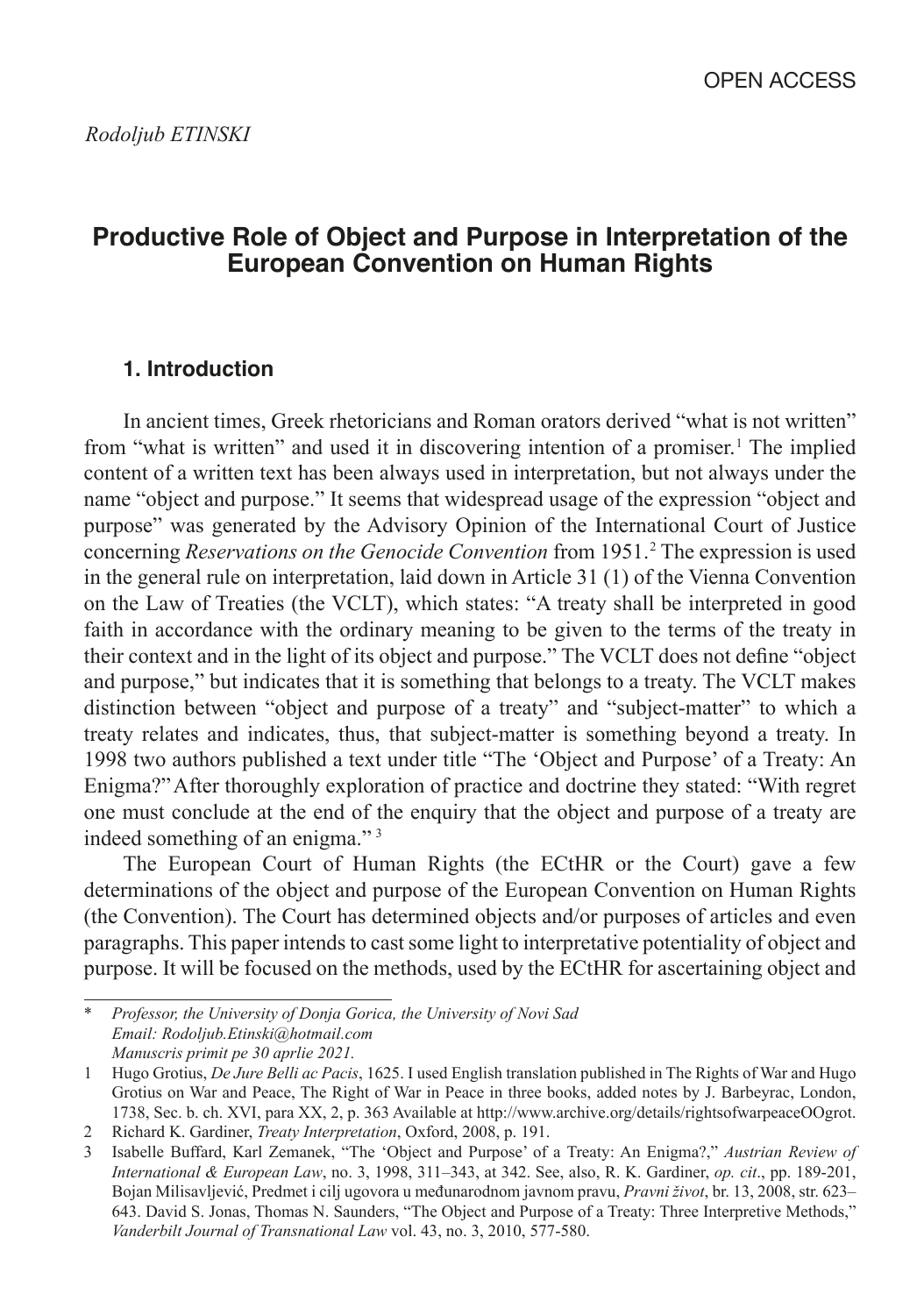purpose and on interpretative functions of it. The paper discloses certain disagreements between the judges concerning the two issues. In spite of the disagreements, the usage of object and purpose in the practices of the ECtHR does not look too much enigmatic.

#### **1.1 Ascertaining object and purpose of the ECHR**

The ECtHR used the terms "object" and "purpose" as two separate expressions in first decades.<sup>4</sup> Today, they are used as one expression.<sup>5</sup> The new grammatical form has not remarkably affected the meaning of the expression nor methods of ascertaining of the object and purpose of the Convention. Sometimes, the Court has employed only "the purpose of the Convention." 6The Court has used a few methods to determine the object and purpose of the Convention.

In the *Golder* case, the ECtHR refers to the preamble of the Convention to specify its object and purpose. The Court states:

… the preamble is generally very useful for the determination of the 'object' and 'purpose' of the instrument to be construed. In the present case, the most significant passage in the Preamble to the European Convention is the signatory Governments declaring that they are 'resolved, as the Governments of European countries which are like-minded and have a common heritage of political traditions, ideals, freedom and the rule of law, to take the first steps for the collective enforcement of certain of the Rights stated in the Universal Declaration' of 10 December 1948.  7

It should be remarked that the Court stated: "In the present case, the most significant passage in the Preamble…is." That may mean that in another case another passage in the preamble might be the most significant for ascertaining the object and purpose of the Convention. In other words, determination of object and purpose may depend on circumstances of the case. Really, we shall see later, that it may depend, but nevertheless the quoted passage reflects essence of the Convention. In line with this determination of the object and purpose, the Court speaks, also, about "the general spirit of the Convention, an instrument designed to maintain and promote the ideals and values of a democratic society."<sup>8</sup>

Another method, used by the Court, for ascertaining the object and purpose of the Convention might be described as abstracting essence from a combination of the subjectmatter of the Convention and the text of the Convention as a whole. The interactions between an individual and a State constitute the main subject-matter of the Convention. The social and legal content of these interactions is the protection of human beings. The Court has repeated so many times: "In determining whether or not a positive obligation

<sup>4</sup> *Golder v. The United Kingdom* (app. no. 4451/70) Judgment, 21 February 1975, para 34. Soering v. The United Kingdom (app. no. 14038/88) Judgment, 07 July 1989, para 87.

<sup>5</sup> *S.M. v. Croatia* (app. no. 60561/14) Judgment, 25 June 2020, para 275.

<sup>6</sup> *Xhoxhaj v. Albania* (app. no. 15227/19) Judgment, 9 February 2021, para 326.

<sup>7</sup> *Golder*, op. cit., para 34

<sup>8</sup> *Kjeldsen, Busk Madsen and Pedersen v. Denmark* (app. no. 5095/71; 5920/72; 5926/72) Judgment, 7 December 1976, para 53.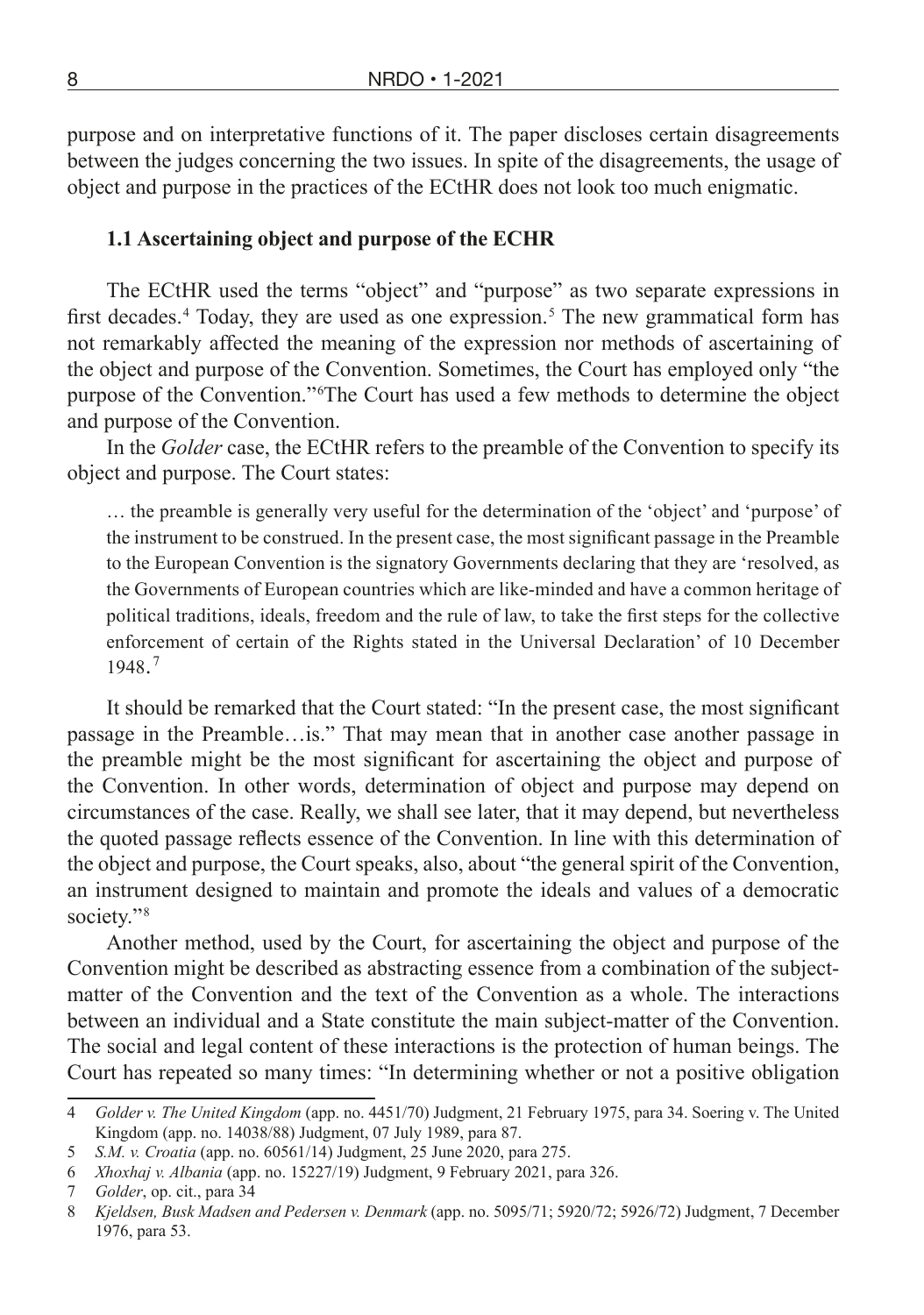exists, regard must be had to the fair balance that has to be struck between the general interest of the community and the interests of the individual, the search for which balance is inherent in the whole of the Convention." 9 The search for a fair balance is inherent in the Convention, but it is inherent also in the whole practice of protection of individuals. It might be said, thus, that it is also an element of the subject-matter of the Convention.

Another element of the subject-matter is the rule of law. Henkin finds the roots of the rule of law in *Magna Carta Libertatum* of 1215. 10 Limitation of power of government has become a feature of common legal history of the contracting parties. In the above quoted the *Golder* judgment, the ECtHR continues: "It may also be accepted, as the Government have submitted, that the Preamble does not include the rule of law in the object and purpose of the Convention, but points to it as being one of the features of the common spiritual heritage of the member States of the Council of Europe.<sup>"11</sup> It might have been judicial kindness expressed to the Government, but the Court has treated the rule of law as an element of the object and purpose of the Convention. It found further evidence that the contracting parties accepted the rule of law in the Statute of the Council of Europe. Later, the Court will use the rule of law as "a concept inherent in all Articles of the Convention."<sup>12</sup>The rule of law has been considered, thus, to be an element of the object and purpose of the Convention.

The Court has recalled in many cases that "the object and purpose of the Convention as an instrument for the protection of individual human beings require that its provisions be interpreted and applied so as to make its safeguards practical and effective." 13 Here we find an open reference to the subject-matter – "the protection of individual human beings." The quoted sentence explicates the principle of effectiveness, a general interpretative means, which is connected with object and purpose. The connectivity of effectiveness and the subject-matter in the version of the ECtHR has been used not just to secure that written text produces full effect, but, also, as we shall see later, for discovering an implied content of the text.

There are cases where the Court uses the object and purpose of the Convention without determining it. In many cases the ECtHR has repeated that an exclusive competence of a State over qualification of a matter as criminal one under Articles 6 and 7 or as civil one under Article 6 would not be compatible with the object and purpose of the Convention, without defining the object and purpose in these cases.<sup>14</sup>That indicates, however, that the Court has considered its supervisory function over the respect for human rights to be an element of the object and purpose of the Convention.

<sup>9</sup> *James and Others v. The United Kingdom* (app. no. 8793/79) Judgment, 21 February 1986, para 50. *Rees v. The United Kingdom* (app. no. 9532/81), Judgment, 17 October 1986, para 37.

<sup>10</sup> L. Henkin, The Age of Rights in *Human Rights*, ed. Henkin G.L. Neuman, D.F. Orentlicher, D.W. Leebron, Newyork 1999, 11.

<sup>11</sup> *Golder*, op. cit., para 34

<sup>12</sup> *Khlaifia and others v. Italy* (app. no. 16483/12) Judgment, 15 December 2016, para 91.

<sup>13</sup> *Soering*, op. cit., para 87.

<sup>14</sup> *Pantalon v. Croatia* (app. no. 2953/14) Judgment, 19 November 2020, para 29.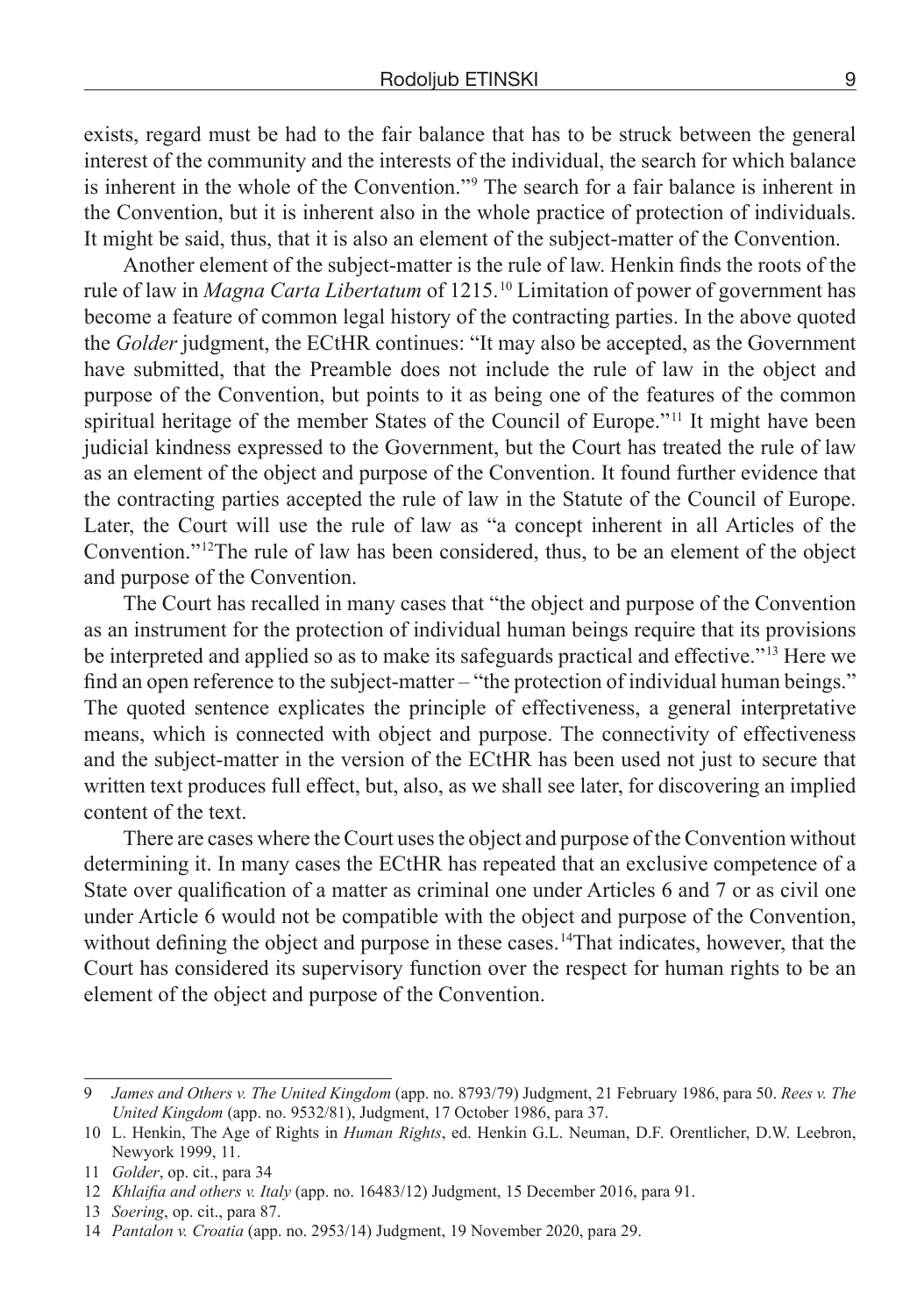### **2. Ascertaining object and purpose of particular provisions the ECHR**

Article 31 (1) of the Vienna Convention refers only to the object and purpose of a treaty as an interpretative means. It has become general practice, however, that international judicial bodies are using object and purpose of particular articles and paragraphs as means of interpretation. The ECtHR participates in the practice. It has even adapted Article 31 (1) of the Vienna Convention saying: "Under that Convention, the Court is required to ascertain the ordinary meaning to be given to the words in their context and in the light of the object and purpose of the provision from which they are drawn." 15 Instead "the light of the object and purpose of the treaty," the Court used formulation "the light of the object and purpose of the provision." That does not necessarily mean fragmentation of the Convention in the process of interpretation. The object and purpose of articles is seen by the Court as a particular expression of the overall object and purpose of the Convention. Frequently, the Court uses only one term "purpose" or "object" of an article.

The Court formulates object and purpose of an article or paragraph mainly by abstracting essence form its text. One of the main purposes of Article 3, which prohibits torture, inhuman and degrading treatment and punishment, is, according to the Court, "to protect ... a person's dignity and physical integrity." <sup>16</sup> Or, the Court states that the object and purpose of Article 5 (1) relating to the right to liberty and security "is precisely to ensure that no one should be deprived of his liberty in an arbitrary fashion..."<sup>17</sup> The object and purpose of Article 6 has been seen by the Court as "the protection of the rights of defence." 18 In another case the Court says that "the object and purpose of the Convention as pursued in Article 6 para. 1 (…) are, to some extent, discernible from the nature of the safeguards provided."<sup>19</sup> The Court meant on the nature of the safeguards provided by the Article.

The determination of object and/or purpose has usually remained unchanged in later cases. Other circumstances in later cases have required, however, sometimes a change. In the *Belgian Linguistic* case, the Court declares that the object of Article 8 "is essentially that of protecting the individual against arbitrary interference by the public authorities in his private family life." 20 In the *Marckx* case, eleven years later, the Court repeats its formulation from the *Belgian Linguistic* case, but adds: "Nevertheless it does not merely compel the State to abstain from such interference: in addition to this primarily negative undertaking, there may be positive obligations inherent in an effective 'respect' for family life." <sup>21</sup> The Court distinguishes the term "respect" to reformulate the object of Article 8 in a way to include positive obligations. The reformulation of the object and purpose of Article 8 in the *Marckx* case was caused by circumstances of the case. The

<sup>15</sup> *S.M. v. Croatia* (app. no. 60561/14) Judgment, 25 June 2020, para 274.

<sup>16</sup> *Tyrer v. the United Kingdom* (app. no. 5856/72) Judgment, 25 April 1978, para 33.

<sup>17</sup> *X v. the United Kingdom* (app. no. 7215/75) Judgment 5 November 1981, para 43.

<sup>18</sup> *Adolf v. Austria* (app. no. 8269/78) judgment, 26 March 1982, para 30.

<sup>19</sup> *Feldbrugge v. The Netherlands* (app. no. 8562/79) Judgment, 29 May 1986, para

<sup>20</sup> *The Belgian Linguistic case* (app. no. 1474/62; 1677/62; 1691/62; 1769/63; 1994/63; 2126/64) Judgment 23 July 1968, para 7.

<sup>21</sup> *Marckx v. Belgium* (app. no. 6833/74) Judgment 13 June 1979, para 31.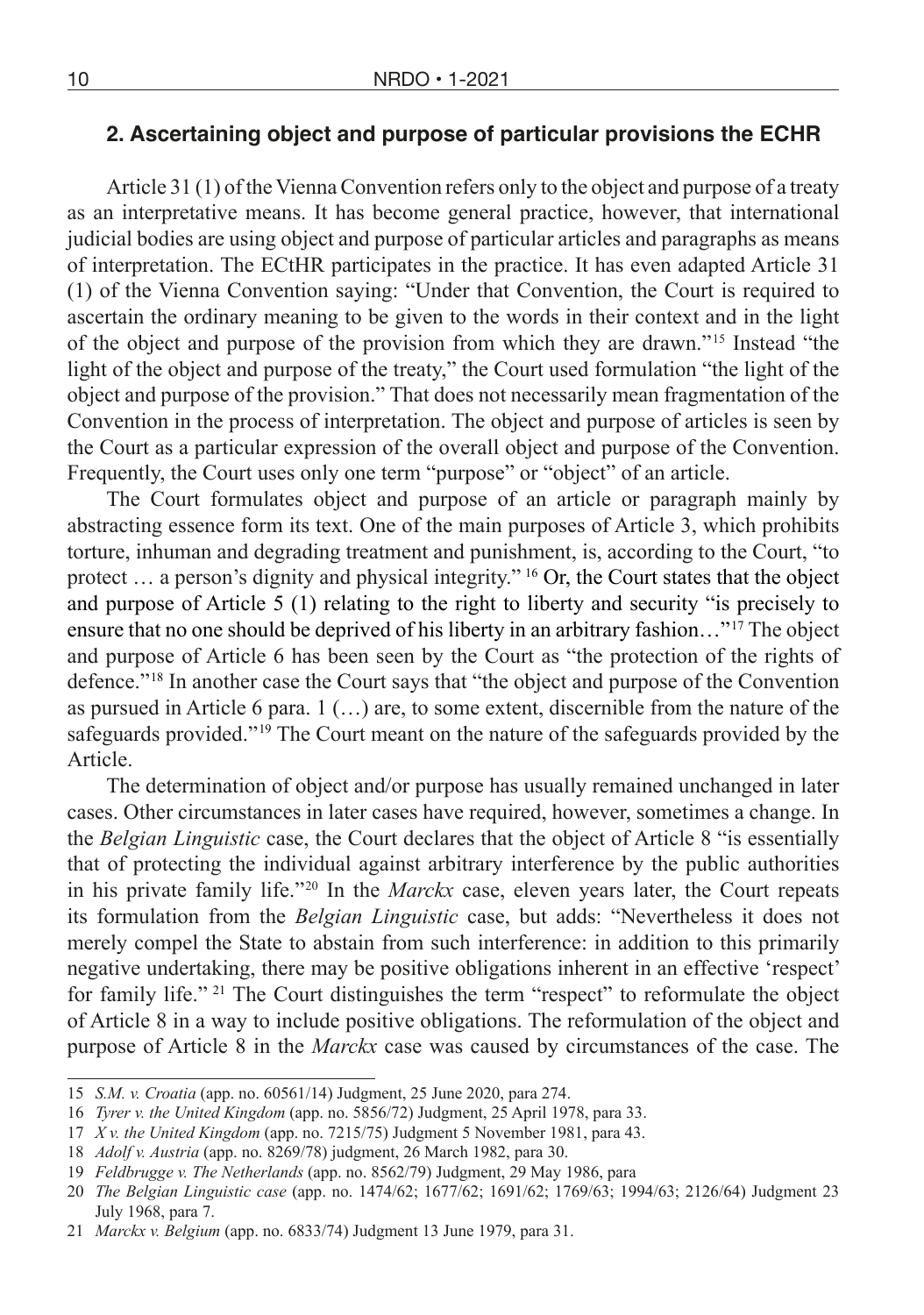reformulated determination will remain in later cases, but it will be qualified by other means of interpretation.

The method of ascertaining object and purpose has become a matter of disagreement among judges in some cases. Judge Sir Gerald Fitzmaurice disagreed with the extension of the object and purpose of Article 8 in the *Marckx* case emphasizing importance of historical background of the Convention for determining object and purpose.<sup>22</sup>

The abstracting essence from the text is a prevailing method of determination of object and purpose, but not exclusive one. In the *Marckx* case the Court relied on certain terms in the text and preparatory work to formulate the object of Article 1 of Protocol no. 1. It states:

By recognizing that everyone has the right to the peaceful enjoyment of his possessions, Article  $1$  (P1-1) is in substance guaranteeing the right of property. This is the clear impression left by the words 'possessions' and 'use of property' (in French: 'biens', 'propriété', 'usage des biens'); the 'travaux préparatoires', for their part, confirm this unequivocally: the drafters continually spoke of 'right of property' or 'right to property' to describe the subject-matter of the successive drafts which were the forerunners of the present Article 1 (P1-1). Indeed, the right to dispose of one's property constitutes a traditional and fundamental aspect of the right of property  $(\ldots)^{23}$ 

Judge Sir Gerald Fitzmaurice disagreed again. Having in view certain terminological confusion in English and French version of the Article, he expressed certain benevolence for finding that the right of property is the object of the Article, but he disagreed that the right includes the right of disposal of property referring to difference between legal system in that respect.  $24$  He stated:

The truth of the matter - as would be obvious to anyone not intent on this scope-extending process - is that the chief, if not the sole object of Article 1 of the Protocol (P1-1) was to prevent the arbitrary seizures, confiscations, expropriations, extortions, or other capricious interferences with peaceful possession that many governments are - or frequently have been all too prone to resort to. To metamorphose it into a vehicle for the conveyance of rights that go far beyond the notion of the peaceful enjoyment of possessions, even if they are connected with property, is to inflate it altogether beyond its true proportions.<sup>25</sup>

Sir Gerald Fitzmaurice raised crucial question – where are limits of interpretative function of object and purpose over which an interpreter encroaches judicial legislation. The substance of the question is relation between the text and object and purpose. He expressed a worry that the object and purpose of Article 1 of Protocol no. 1, as determined by the Court, inflates the text of the Article "beyond its true proportions".

<sup>22</sup> Dissenting Opinion of Judge Sir Gerald Fitzmaurice, para 7, *Marckx v. Belgium*.

<sup>23</sup> *Marckx*, *op. cit*, para 63.

<sup>24</sup> Dissenting Opinion of Judge Sir Gerald Fitzmaurice, para 18, *Marckx v. Belgium*.

<sup>25</sup> *Ibid*., para 20.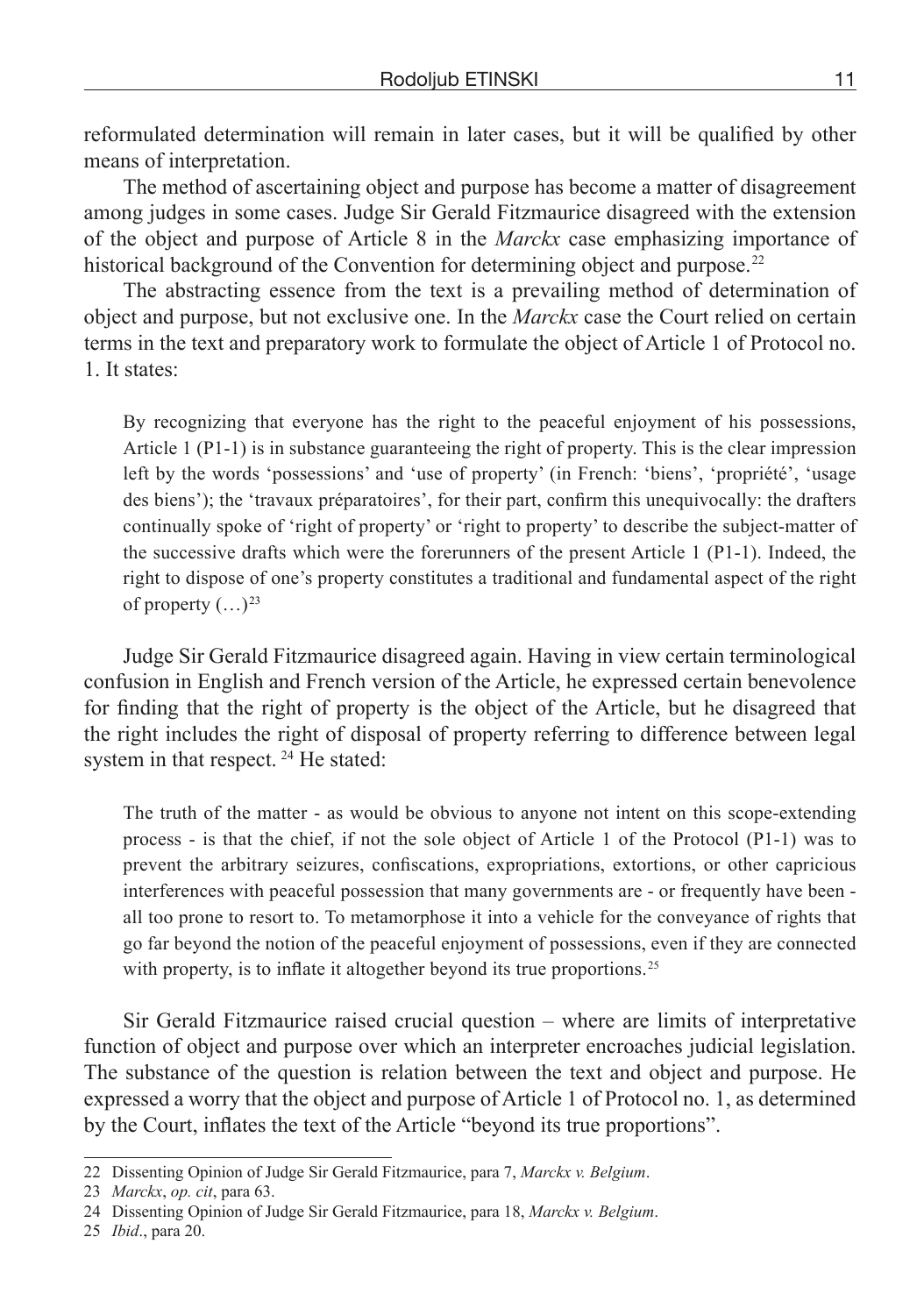### **3. Interpretative functions of object and purpose**

It seems that there are two main interpretative functions. The object and purpose controls rightfulness of interpretation, arrived at by other means, such as ordinary meaning of terms and context. The object and purpose serves, also, as a substitute for missing text. The two functions are based on two reasonable assumptions. Since the most means of interpretation, including object and purpose are discovering the same element - common intention of the parties, it may be expected that they are leading to harmonic result. The meaning of a treaty should be construed in a way to be compatible with all of them and, consequently, with object and purpose. The ordinary meaning of terms and information emerging from context, object and purpose, subsequent agreements and practice or general principles should be in harmony. If the interpretation is not in accordance with object and purpose, something is wrong. In that sense object and purpose controls the rightfulness of interpretation.

Another assumption is that the parties cannot state by a text of a legislative treaty, as the European Convention on Human Rights is, all that they have intended. The provisions are general and they cannot contain all details nor foreseen all future situations. Thus, what has been intended, or what might be presumed to have been intended, but not written text, may be found in object and purpose. The both functions have played stimulative roles in the practice of the ECtHR. Sometimes, the two functions cannot be clearly separated.

#### **3.1 Object and purpose as a controller of correct interpretation**

This function resulted in certain significant interpretations of the Convention. The concept of autonomous meanings has been established relying on this function. In the *Enge*l case in 1976, the ECtHR finds that by discretion to "classify an offence as disciplinary instead criminal" the parties might avoid Articles 6 and 7 and that "might lead to results incompatible with the purpose and object of the Convention."<sup>26</sup> Two years later in the *König* case, the Court states: "the Court has already acknowledged, implicitly, that the concept of 'civil rights and obligations' is autonomous… any other solution might lead to results incompatible with the object and purpose of the Convention."<sup>27</sup> If qualification of a matter by the parties as administrative instead as criminal or civil ware binding for the Court, that would enable the parties to avoid Articles 6 and 7 and that would really be incompatible with the object and purpose of the Convention. 28

In many other occasions, object and purpose was used to point at right interpretation. In an occasion the question was whether Article 5 (4) of the Convention covers Article 5 (1) (e). Paragraph 4 of the Article states: "Everyone who is deprived of his liberty by arrest or detention shall be entitled to take proceedings by which the lawfulness of his detention shall be decided speedily by a court and his release ordered if the detention is not lawful."

<sup>26</sup> *Engel and others v. The Netherlands* (app. no. 5100/71; 5101/71; 5102/71; 5354/72; 5370/72) Judgment, 8 June 1976, para 81.

<sup>27</sup> *König v. Germany* (app. no. 6232/73) Judgment, 28 June 1978, para 88.

<sup>28</sup> See on building autonomous concepts at George Letsas, The Truth in Autonomous Concepts: How to Interpret the ECHR, *European Journal of International Law*, vol. 15, no. 2, 2004, p. 279 – 305.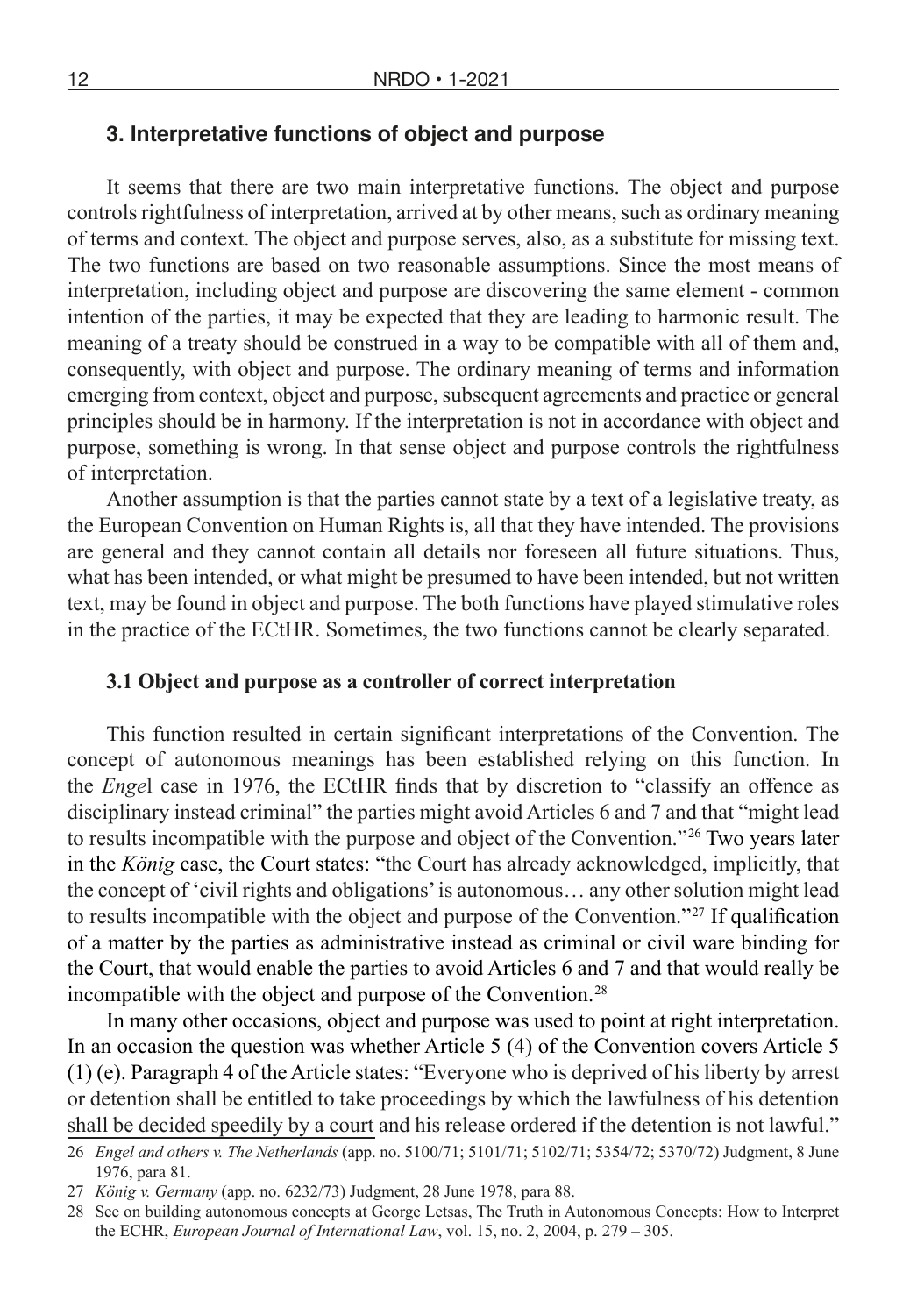Paragraph 1 (e) reads:

Everyone has the right to liberty and security of person. No one shall be deprived of his liberty save in the following cases and in accordance with a procedure prescribed by law;

...

(e) the lawful detention ... of persons of unsound mind ...;

The question was whether lawfully detained person of unsound mind has the right to judicial review of lawfulness of the detention. The Court replied: "…it would be contrary to the object and purpose of Article 5  $(\ldots)$  to interpret paragraph 4 thereof  $(\ldots)$ , read in its context, as making this category of confinement immune from subsequent review of lawfulness merely provided that the initial decision issued from a court.<sup>"29</sup> The object and purpose of Article 5 (1) is determined, as stated above, "to ensure that no one should be dispossessed of his liberty in an arbitrary fashion".

If a possibility of review of lawfulness of detention were not be available in reasonable intervals, the detention might become arbitrary and that would be contrary to the object and purpose of Article 5. In another case, the Court states that a restrictive interpretation of Article 6 (1) regarding "the fundamental principle of the impartiality of the courts would not be consonant with the object and purpose of the provision..."<sup>30</sup>

#### **3.2 Object and purpose as a substitute for missing text**

The disputed issue in the *Golder* case was whether Article 6 guaranties the right of access to a court. The text of Article 6 does not offer an answer. Looking at the common heritage of the contracting parties and the Statute of the Council of Europe, as stated above, the Court has identified the rule of law as an element of the object and purpose of the Convention. Noting that the rule of law would be hardly conceivable without the right of access to a court, the Court concludes that the right of access is inherent in the right guaranteed by Article 6. 31 The Court states:

Taking all the preceding considerations together, it follows that the right of access constitutes an element which is inherent in the right stated by Article 6 para. 1 (…). This is not an extensive interpretation forcing new obligations on the Contracting States: it is based on the very terms of the first sentence of Article 6 para. 1 (…) read in its context and having regard to the object and purpose of the Convention, a lawmaking treaty (…), and to general principles of law. 32

The observation of the Court that this was not an extensive interpretation and imposing a new obligation on the parties was, probably, provoked by interpretative discourse between judges, that is by opposite opinions of Judges Zekia and Sir Gerald Fitzmaurice. The observation might be a reply to the statement of Sir Gerald Fitzmaurice:

<sup>29</sup> *Winterwerp v. The Netherlands* (app, no. 6301/73) Judgment, 24 October 1979, para 55.

<sup>30</sup> *De Cubber v. Belgium* (app. no. 9186/80) Judgment, 26 October 1984, para 30.

<sup>31</sup> *Golder*, op. cit., para 35.

<sup>32</sup> *Ibid*., para 36.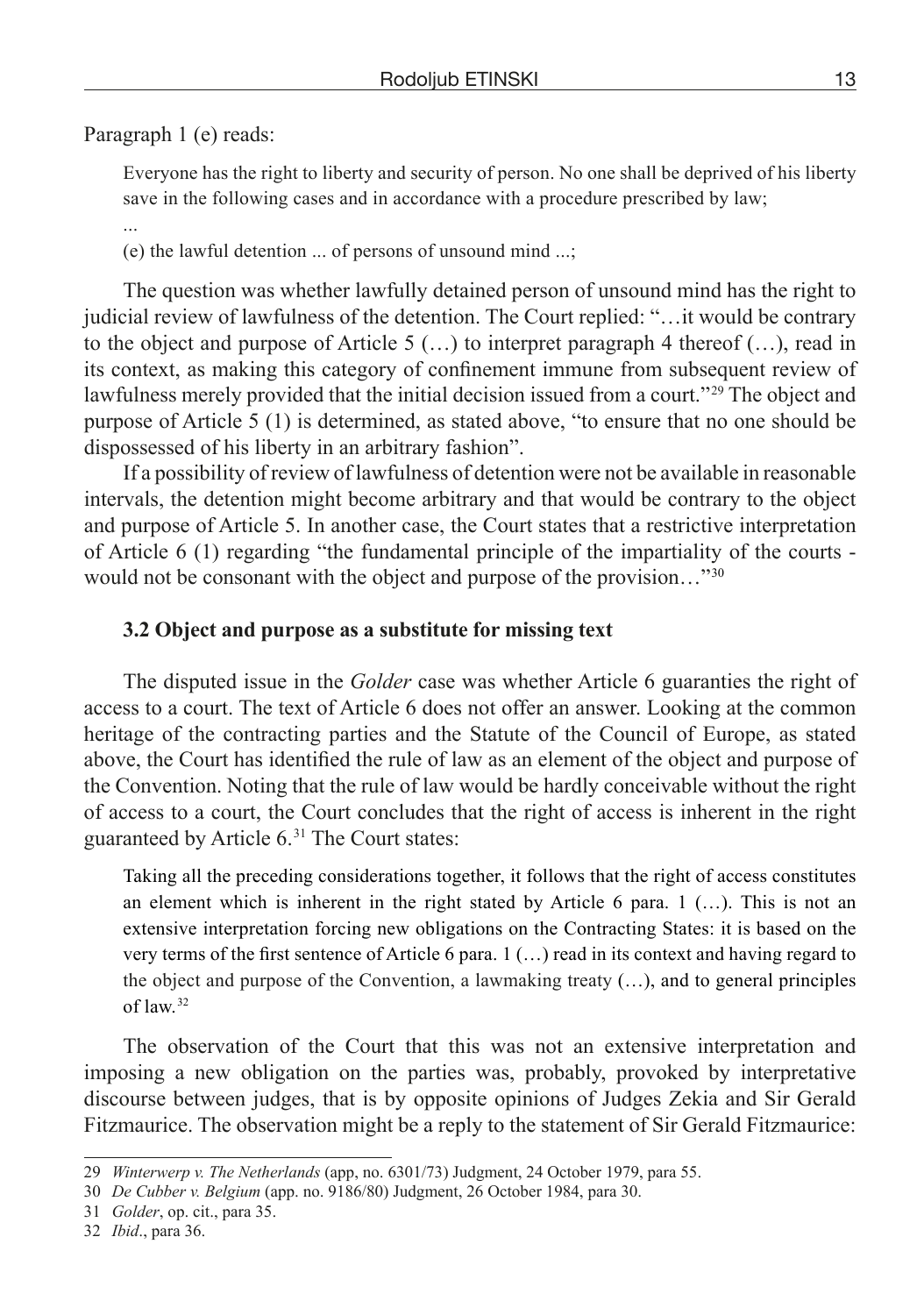…I am quite unable to agree with the Court on what has been the principle issue of law in these proceedings, - namely that of the applicability, and interpretation, of Article 6, paragraph 1 (…), of the Convention - the question of the alleged right of access to the courts – the point here being, not whether the Convention ought to provide for such a right, but whether it actually does. This is something that affects the whole question of what is legitimate by way of the interpretation of an international treaty while keeping within the confines of a genuinely interpretative process, and not trespassing on the area of what may border on judicial legislation.<sup>33</sup>

As it is stated above, Sir Gerald Fitzmaurice raised important question about limits of interpretation, which may be relevant for establishment a proper interpretative function of object and purpose. The question will be addressed later.

Article 6 does not, also, explicate the right to participation in a trial, but the Court finds that existence of the right "is shown by the 'object and purpose of the Article  $(...)$ taken as a whole<sup>"". 34</sup> Later, it has been strengthened by referring to paragraphs  $6(3)(c)$ and (d) which imply the presence of an accused in a trial.<sup>35</sup>

The object and purpose has played a significant role in discovering positive obligations, first in the frame of Article 8 and later in other articles. It has been already mentioned that in the *Marckx* case the Court expanded the object and purpose of Article 8 to include positive obligations. 36 The expansion has brought positive obligations in the form of abstract potentiality, not as particularly defined obligations. In later cases, the Court clarified that "the notion of 'respect' is not clear-cut"<sup>37</sup> and that existence of positive obligations will depend on other factors such as the practices of the parties or a fair balance of interests. The Court has been looking at practices of the parties to ascertain whether European consensus has been constituted about existence of a positive obligation. Or, it has been weighing opposing interests to see whether a fair balance of interests requires a positive obligation.

The role of object and purpose regarding positive obligation has been transposed in other articles. Concerning Article 11 the Court states that "a purely negative conception would not be compatible with the object and purpose of Article 11 (…). Like Article 8 (…), Article 11 (…) sometimes requires positive measures to be taken, even in the sphere of relations between individuals, if need be…" 38 The Court finds positive obligations inherent also in other articles. 39

The object and purpose informs about standards of rights and freedoms. Having noted that the right to a fair hearing includes the right of the parties to proceedings to submit observations, the Court continues: "The purpose of the Convention being to guarantee not rights that are theoretical or illusory but rights that are practical and effective, this

<sup>33</sup> Separate Opinion of Judge Sir Gerald Fitzmaurice, para 2, *Golder v. The United Kingdom*.

<sup>34</sup> *Brozicek v. Italy* (app. no. 10964/84) Judgment, 19 December 1989, para 45.

<sup>35</sup> *Jan-Ake Andersson v. Sweden* (app. no. 11274/84) Judgment, 29 October 1991, para 24.

<sup>36</sup> *Marckx*, op. cit., para 31.

<sup>37</sup> *Abdulaziz, Cabales and Balkandali v. The United Kingdom* (app. no. 9214/80; 9473/81; 9474/81) Judgment, 25 May 1985, para 67.

<sup>38</sup> *Plattform "Ärzte für das Leben" v. Austria* (app. no. 10126/82) Judgment, 21 June 1988, para 32.

<sup>39</sup> See, for example, *M.C. v. Bulgaria* (app. no. 39272/98) Judgment, 4 December 2003, para 153.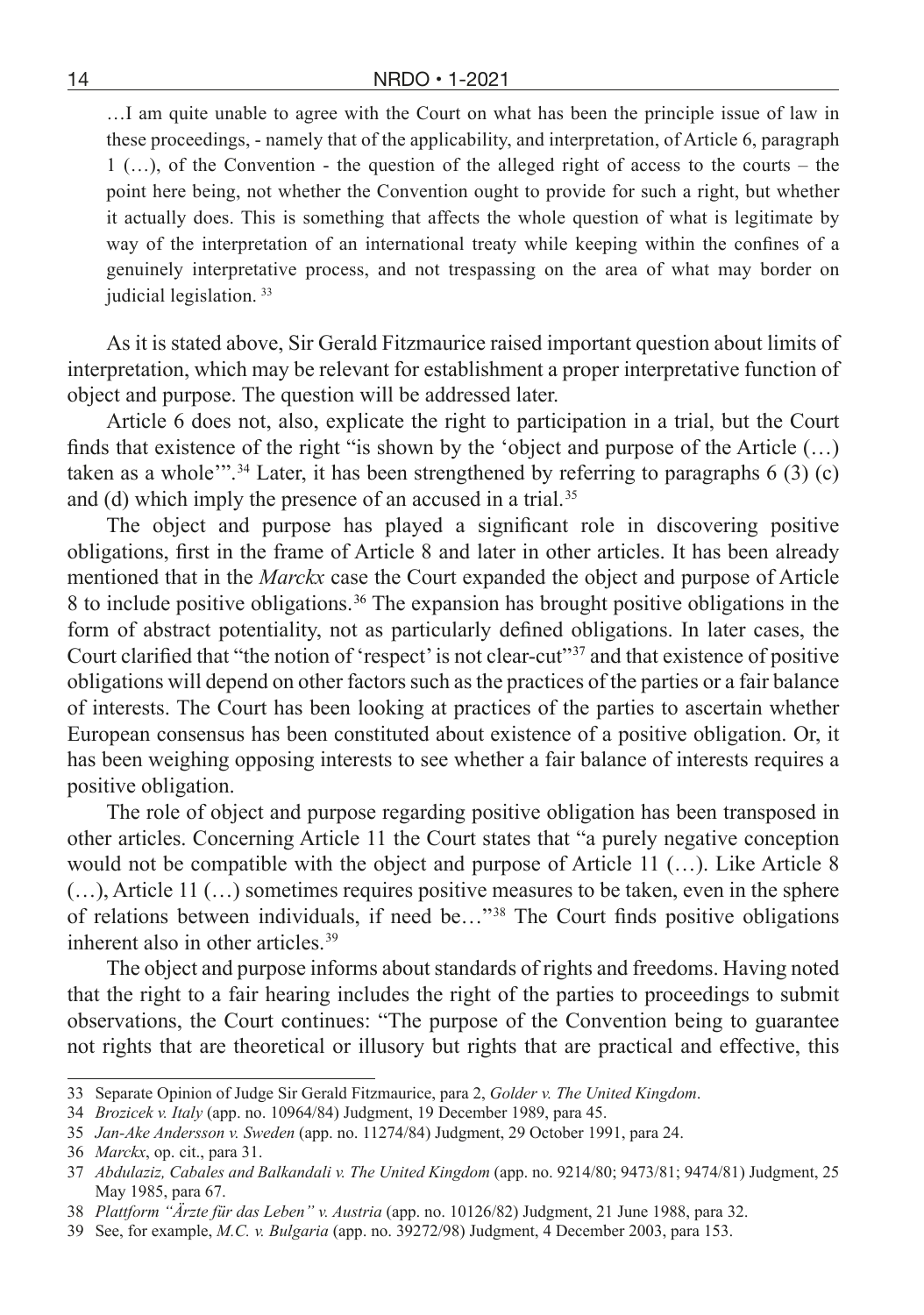right can only be seen to be effective if the observations are actually 'heard', that is, duly considered by the domestic courts. In other words, the effect of Article 6 is, among others, to place the 'tribunal' under a duty to conduct a proper examination of the submissions, arguments and evidence adduced by the parties, without prejudice to its assessment of whether they are relevant."<sup>40</sup>

# **3.3 Limits: object and purpose and ordinary meaning**

Recently, in February 2021 Judge Serghides states:

The principle of effectiveness which underlies all Convention provisions does not allow an interpretation which goes against the text of a particular Convention provision but, on the contrary, aims to give full effect to it; at the same time, it aims to manifest and fulfil the object and purpose of the Convention provision in question;… 41

It might be said that the statement reflects general position of the ECtHR on the matter. The Court is not willing to interpret a provision contrary to the text. "Contrary to the text" should be understood strictly. That does not mean that the Court cannot read something what is implied in the text, something what is inherent to the text. If such exercise were be inappropriate, reference to object and purpose in Article 31 (1) of the Vienna Convention would be without any effect. The right of access to a court, the right to participate in a trial or the obligation of a court carefully to consider all submission of the parties are really inherent to a concept of fair trial. The fair trial is not conceivable without these rights. Thus, in spite of the fact that they are not inscribe in the text of Article 6, they are implied in the text. The positive obligations are also implied in the text. The Court has not, however, misused the concept to legislate particular positive obligation. It has based their existence on European consensus emerging from converging practices of the contracting parties or on the concept of fair balance.

Yet, there are gray areas. Having been mindful of the criminal-law connotation of the words in Article 5 (2), the Court "agrees with the Commission that they should be interpreted 'autonomously', in particular in accordance with the aim and purpose of Article 5 (..), which are to protect everyone from arbitrary deprivations of liberty. Thus the 'arrest' referred to in paragraph 2 of Article 5 (…) extends beyond the realm of criminal-law measures. Similarly, in using the words 'any charge' (…) in this provision, the intention of the drafters was not to lay down a condition for its applicability, but to indicate an eventuality of which it takes account."<sup>42</sup>

Article 5 (2) reads: "Everyone who is arrested shall be informed promptly, in a language which he understands, of the reasons for his arrest and of any charge against him." The question was whether paragraph 2 was applicable to a person of unsound mind. Individuals of unsound mind are not arrested, but deprived of liberty, and there is no any

<sup>40</sup> *Xhoxhaj, op. cit.*, para 326.

<sup>41</sup> Partly Concurring Opinion of Judge Serghides, para 5, *X and other v. Bulgaria* (app. no. 22457/16) Judgement, 2 February 2021.

<sup>42</sup> *Van der Leer v. the Netherlands* (app. no. 11509/85) Judgment, 21 February 1990, para 27.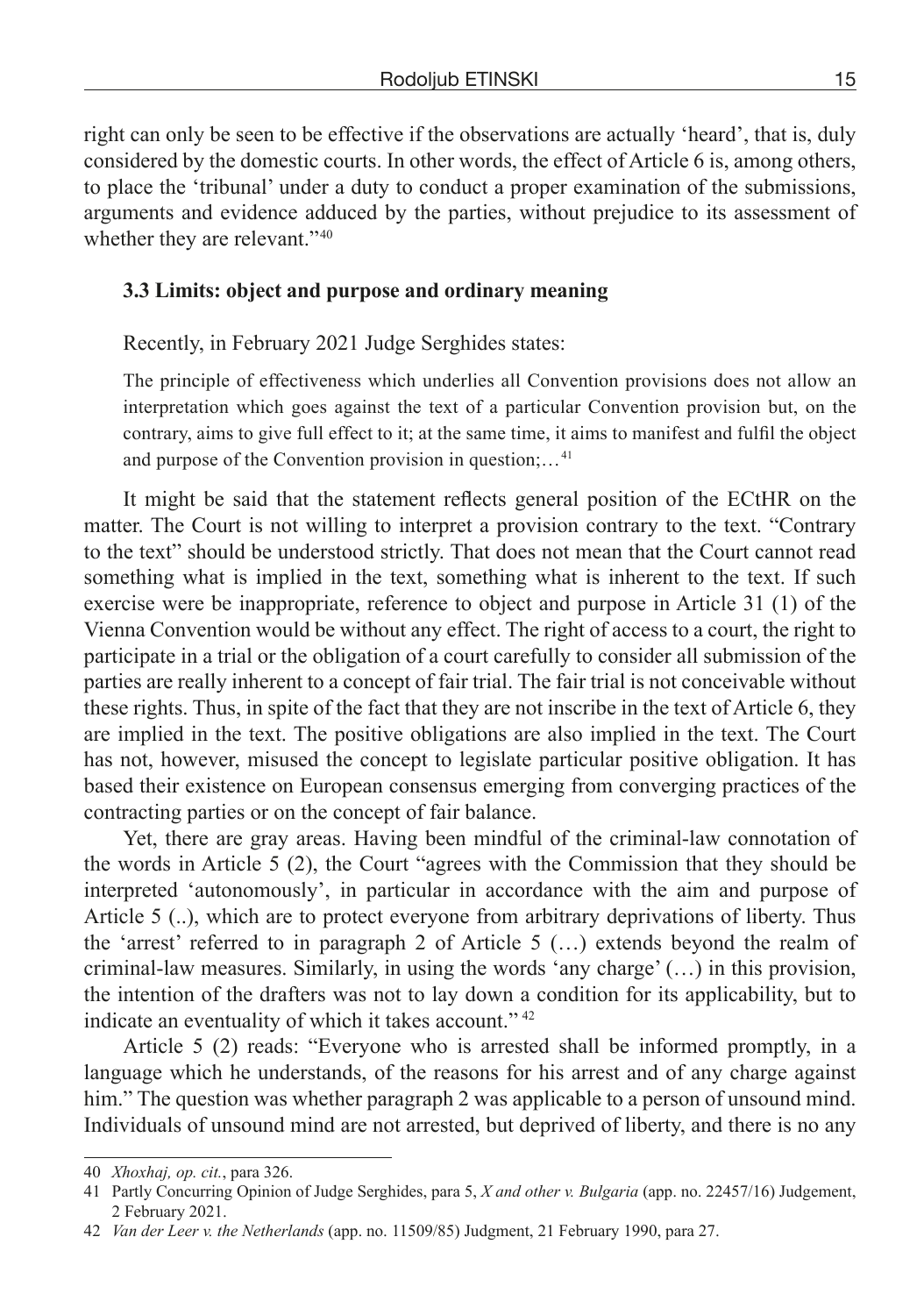charge against them. The text does not correspond to their situation. On the other hand, leaving people of unsound mind without information on the cause of deprivation of liberty would not be consonant with the spirit of Article 5 and overall spirit of the Convention. To overcome the problem the Court invokes the concept of autonomous meanings and asserts that the intention of the drafters was to indicate not all, but just one situation of applicability of the provision.

It happens sometimes that pieces of text of a treaty are disharmonic among themselves and with object and purpose. In such situations, the courts resolve the problem by a slightly violent interpretation as the ECtHR did in the above case. The Permanent Court of International Justice faced the problem at the beginning of its work. In May 1922 the Council of the League of Nations asked the Permanent Court whether the competence of the International Labour Organization covered conditions of labour in agriculture? The constitutive act of the Organization, laid down then in Part XIII of the Versailles Peace Treaty, was silent. The design, a term used then by the Permanent Court instead of object and purpose, was strongly in favor of positive answered. On the other hand, adjective "industrial" was used in many articles. In French version of the constitutive act the term "professional" was used in some articles instead "industrial". The term "agricultural" was not used at all. The term "industrial" was employed in a significant provision in both linguistic versions. The provision related to the machinery for controlling implementation of the conventions which will be adopted by the Organization. The Permanent Court consulted dictionaries and learned that the term "industrial" covered also the meaning "agricultural." Thus, it did not find contradiction between the employed terms and general design of the constitutive act. The Permanent Court, however, stated: "But, even if it were not so read the consequences would be that there would seem to be merely a defect in the constitution of the machinery in this particular instance, and not that the powers given to the international organization with regard to conditions of labour were to be similarly limited<sup>"43</sup>

Really, defects in text of treaties happen sometimes. Drafting treaty is a collective endeavor with participation of many representatives of different standpoints. The compromises are made to enable finalizing text. It was also the case with the European Convention on Human Rights. It is not a great wonder that certain inconsistences may appear in the text. Having in view the character of the Convention, the ECtHR does not attribute decisive importance to preparatory work. It prefers discovering living intention of the parties from their practices in the application of the Convention.

#### **4. Conclusions**

The ECtHR referred to the preamble and used the method of abstracting essence from the whole text of the Convention and general practice of human rights protection to ascertain the object and purpose of the Convention. All that is inherent to the whole text might be considered as to belong to object and purpose. The rule of law, a fair balance

<sup>43</sup> *Competences of the International Labour Organization concerning the Conditions of Labour in Agriculture*, 1922 PCIJ Series B, No 2. p. 37.